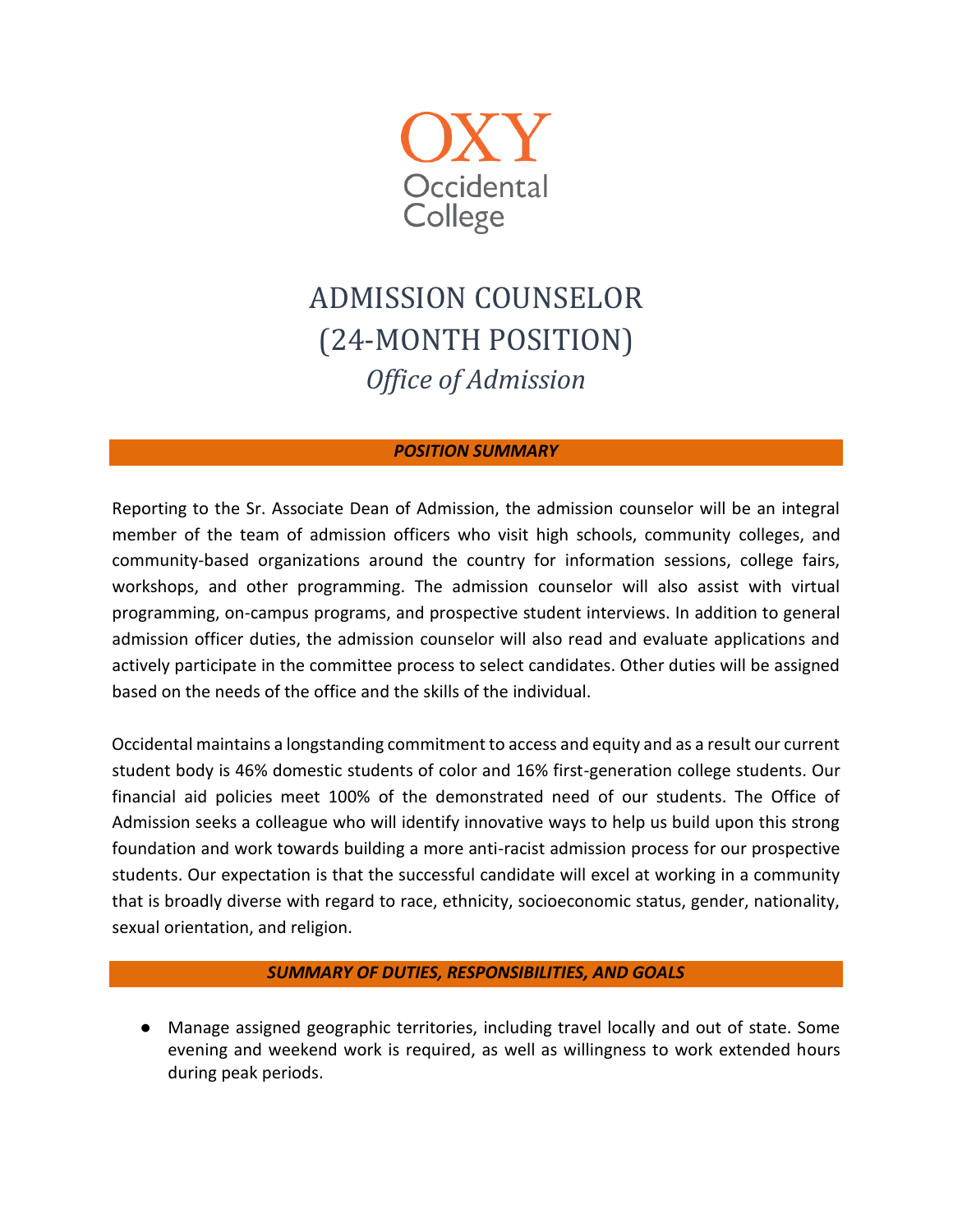- Maintain and develop relationships with school-based counselors and applicants at high schools and community colleges within their assigned geographic territories in order to assess invitations for college fairs and information sessions, and to build a schedule of campus visits within these regions.
- Evaluate first-year and transfer applications.
- Serve in the rotation of the admission officer (AO) of the day to present information sessions, in-person or virtually, and answer questions of prospective students visiting campus for tours, emailing with questions, or calling the Office of Admission to speak with an admission counselor.
- Utilize technology and our admission database to compile reports as it relates to territory and event management.

# *QUALIFICATIONS*

A bachelor's degree, prior admission experience (either professional or volunteer), and a valid driver's license are required. Candidates should demonstrate a dedication to a residential liberal arts education and a commitment to diversity and equity. Successful candidates should also possess: the ability to work collaboratively within a diverse team as well as independently, a high level of energy and responsibility, strong communications skills including public speaking experience, facility with various forms of technology (including Zoom and other video platforms), and a sense of humor. Some evening and weekend hours will be required.

## *APPLICATION INSTRUCTIONS*

Qualified candidates are encouraged to submit a cover letter and resume (in Word or PDF format) to [resumes@oxy.edu.](mailto:resumes@oxy.edu) Priority consideration will be given to materials received by May 30, 2022. Preferred start date of July 5, 2022.

## **Additional information**

Occidental is an Equal Opportunity Employer and does not unlawfully discriminate against employees or applicants on the basis of race, color, religion, sex, sexual orientation, gender identity, gender expression, pregnancy, breastfeeding or related medical condition, national origin, ancestry, citizenship, age, marital status, physical disability, mental disability, medical condition, genetic characteristic or information, military and veteran status, or any other characteristic protected by state or federal law. Occidental is strongly committed to increasing the diversity of the campus community and the curriculum, and to fostering an inclusive, equitable, and just environment within which students, staff, administrators, and faculty thrive. Candidates who can contribute to this goal through their work are encouraged to identify their strengths and experiences in this area. Individuals advancing the College's strategic equity and justice goals and those from groups whose underrepresentation in the field are particularly encouraged to apply.